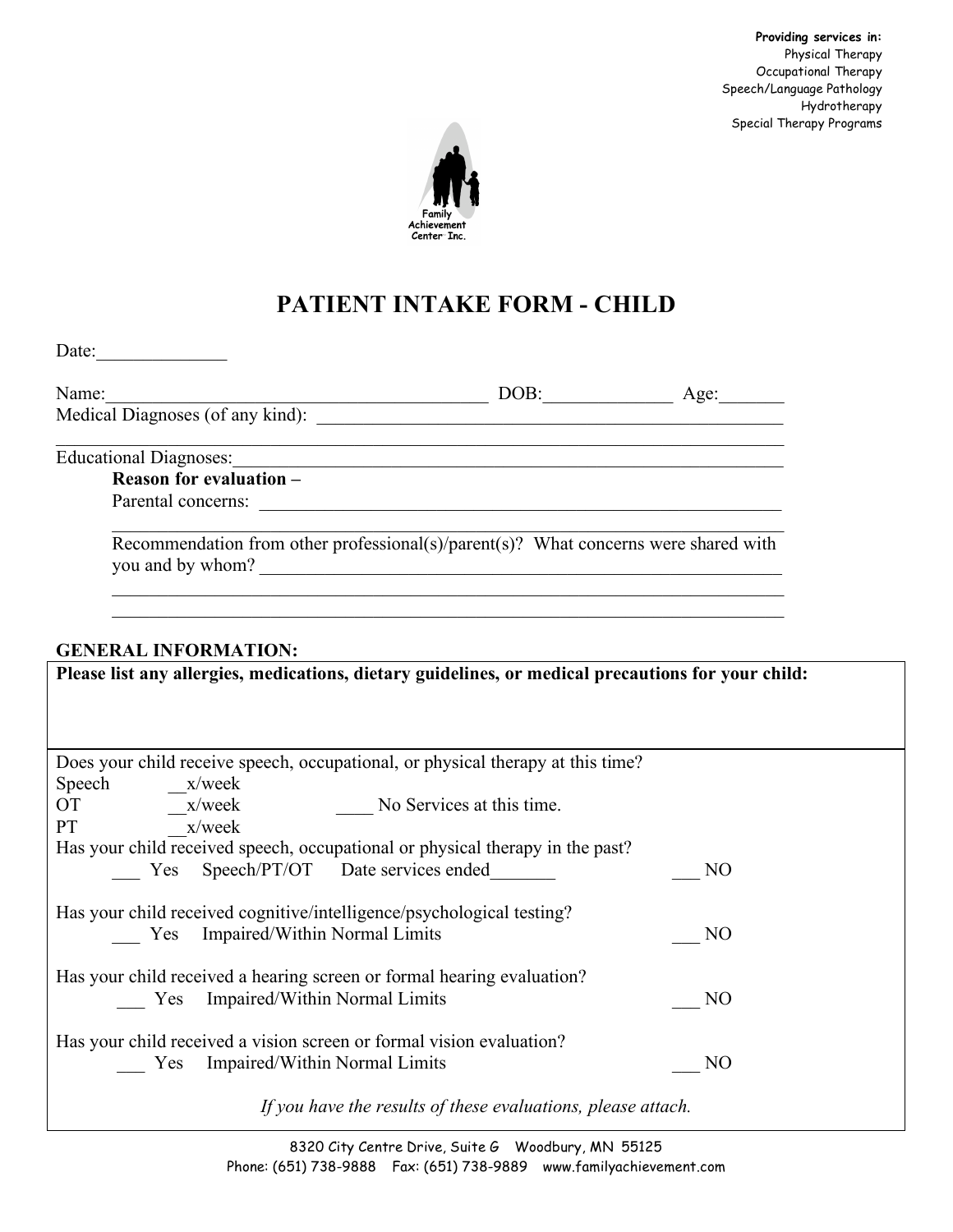### **FAMILY HISTORY:**

Parent's name:\_\_\_\_\_\_\_\_\_\_\_\_\_\_\_\_\_\_\_\_\_\_\_\_\_\_ Parent's name:\_\_\_\_\_\_\_\_\_\_\_\_\_\_\_\_\_\_\_\_\_\_\_\_\_\_ Parent's name: The Parent's name:

 $\mathcal{L}_\mathcal{L} = \{ \mathcal{L}_\mathcal{L} = \{ \mathcal{L}_\mathcal{L} = \{ \mathcal{L}_\mathcal{L} = \{ \mathcal{L}_\mathcal{L} = \{ \mathcal{L}_\mathcal{L} = \{ \mathcal{L}_\mathcal{L} = \{ \mathcal{L}_\mathcal{L} = \{ \mathcal{L}_\mathcal{L} = \{ \mathcal{L}_\mathcal{L} = \{ \mathcal{L}_\mathcal{L} = \{ \mathcal{L}_\mathcal{L} = \{ \mathcal{L}_\mathcal{L} = \{ \mathcal{L}_\mathcal{L} = \{ \mathcal{L}_\mathcal{$ 

 $\mathcal{L}_\mathcal{L} = \{ \mathcal{L}_\mathcal{L} = \{ \mathcal{L}_\mathcal{L} = \{ \mathcal{L}_\mathcal{L} = \{ \mathcal{L}_\mathcal{L} = \{ \mathcal{L}_\mathcal{L} = \{ \mathcal{L}_\mathcal{L} = \{ \mathcal{L}_\mathcal{L} = \{ \mathcal{L}_\mathcal{L} = \{ \mathcal{L}_\mathcal{L} = \{ \mathcal{L}_\mathcal{L} = \{ \mathcal{L}_\mathcal{L} = \{ \mathcal{L}_\mathcal{L} = \{ \mathcal{L}_\mathcal{L} = \{ \mathcal{L}_\mathcal{$ 

Siblings Name and Age:

Who currently lives with this child?

#### **History:**

Were there any issues with the pregnancy and delivery of your child?

Were there any feeding difficulties after birth including problems sucking or nutrient intake? Please specify.

Has your child had any significant childhood illnesses? If so, please be specific.

Does your child experience frequent ear infections? Does he/she have P.E. tubes? Permanent or temporary? If so, what ears?

Does your child use any adaptive equipment?

The following questions are utilized as a tool in order to get a more complete picture of your child. **Some of the questions may refer to children that are older than your own**. Check the choice that applies:

| <b>Developmental History:</b>                               | <b>YES</b> | N <sub>O</sub> | AGE |
|-------------------------------------------------------------|------------|----------------|-----|
| Did your child reach developmental                          |            |                |     |
| milestones at appropriate times? (if no,                    |            |                |     |
| specify age milestone was met)                              |            |                |     |
| Roll (5-6 months)                                           |            |                |     |
| Sit independently (6-8 months)                              |            |                |     |
| Crawl (9-11 months)                                         |            |                |     |
| Walk $(12-15$ months)                                       |            |                |     |
| First Word (12 months)                                      |            |                |     |
| 2-3 word sentences (18 months)                              |            |                |     |
| Drink from a cup independently (12-                         |            |                |     |
| 16 months)                                                  |            |                |     |
| Feed self independently $(2 \frac{1}{2} - 3 \text{ years})$ |            |                |     |
| What type of utensils?                                      |            |                |     |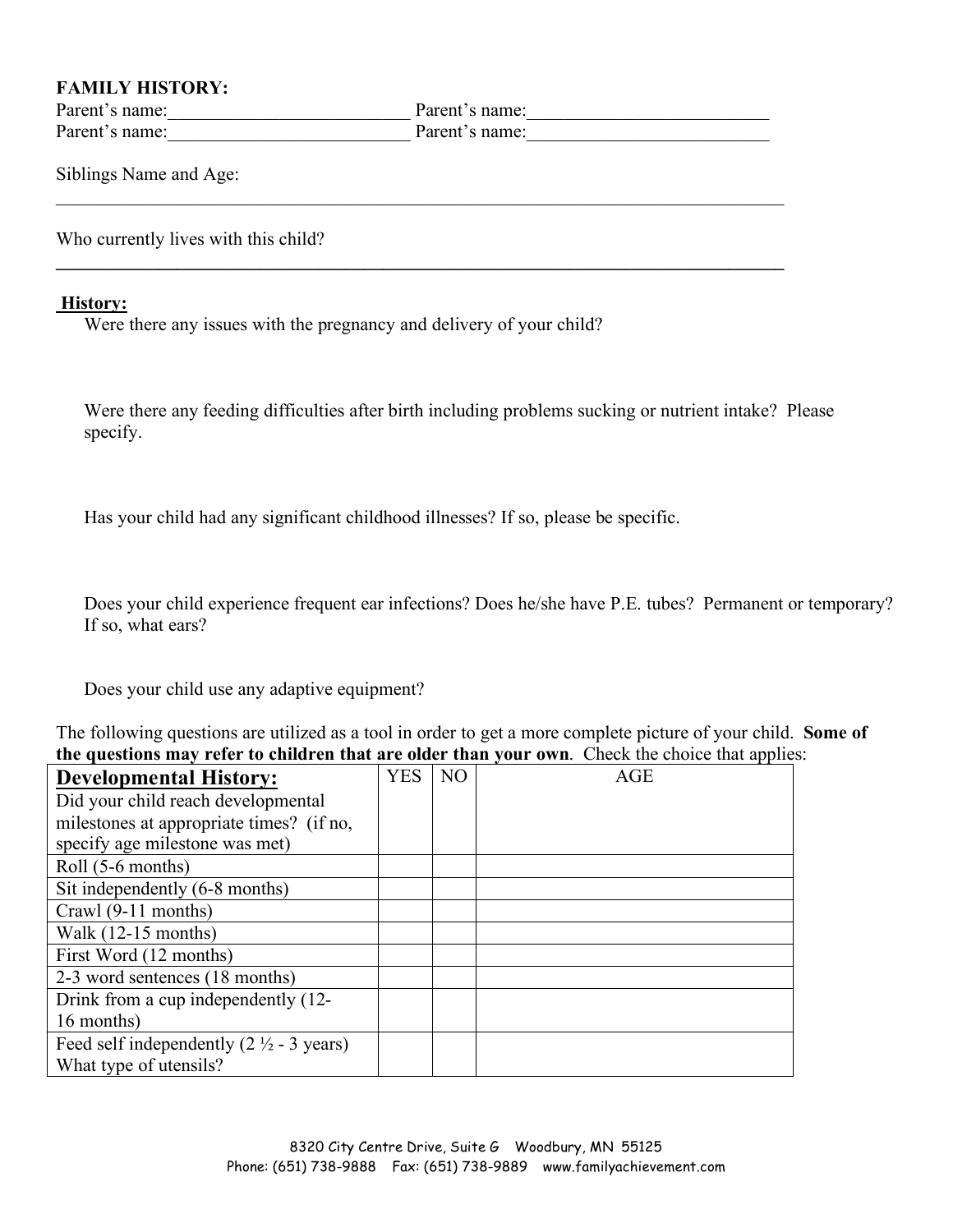| <b>Behavior/Temperament</b>                                                                      | <b>YES</b> | N <sub>O</sub> | <b>COMMENTS</b> |  |  |
|--------------------------------------------------------------------------------------------------|------------|----------------|-----------------|--|--|
| <b>Questions</b>                                                                                 |            |                |                 |  |  |
| Describe your child at present:                                                                  |            |                |                 |  |  |
| Mostly quiet , calm, patient                                                                     |            |                |                 |  |  |
| Hyperactive, always in motion                                                                    |            |                |                 |  |  |
| Rigid, set in his/her ways                                                                       |            |                |                 |  |  |
| Upset by transitions/unexpected changes                                                          |            |                |                 |  |  |
| Short attention span                                                                             |            |                |                 |  |  |
| Impulsive                                                                                        |            |                |                 |  |  |
| Over reacts                                                                                      |            |                |                 |  |  |
| Exhibits frequent temper tantrums                                                                |            |                |                 |  |  |
| Has difficulty separating from primary                                                           |            |                |                 |  |  |
| caretaker                                                                                        |            |                |                 |  |  |
| Has nervous habits or tics                                                                       |            |                |                 |  |  |
| Regular sleep patterns                                                                           |            |                |                 |  |  |
| Difficult to get to sleep                                                                        |            |                |                 |  |  |
| Is frustrated easily                                                                             |            |                |                 |  |  |
| Has unusual fears                                                                                |            |                |                 |  |  |
| Has a difficult time in public places                                                            |            |                |                 |  |  |
| Has difficulty learning new tasks (i.e.                                                          |            |                |                 |  |  |
| writing, throwing a ball, riding a bike, etc)                                                    |            |                |                 |  |  |
| Very cautious with trying new things                                                             |            |                |                 |  |  |
| Has poor safety awareness                                                                        |            |                |                 |  |  |
| Does our child play with toys differently than his or her peers? Please describe the difference. |            |                |                 |  |  |
|                                                                                                  |            |                |                 |  |  |
|                                                                                                  |            |                |                 |  |  |
|                                                                                                  |            |                |                 |  |  |
| <b>Family History:</b>                                                                           |            |                |                 |  |  |
| Do any of your child's siblings receive therapy services or have a related diagnosis             |            |                |                 |  |  |
|                                                                                                  |            |                |                 |  |  |
|                                                                                                  |            |                |                 |  |  |
|                                                                                                  |            |                |                 |  |  |
| <b>School Services:</b>                                                                          |            |                |                 |  |  |
| Does your child have an IEP, IIIP, or IFSP?<br><b>YES</b><br>N <sub>O</sub>                      |            |                |                 |  |  |
|                                                                                                  |            |                |                 |  |  |
| If YES, then:                                                                                    |            |                |                 |  |  |
| Type of Service(s) Received: OT PT ST                                                            |            |                |                 |  |  |
| Frequency and Duration of Session: (eg., Min. Direct, Min. Indirect, for each                    |            |                |                 |  |  |
| discipline)                                                                                      |            |                |                 |  |  |
| $OT =$                                                                                           |            |                |                 |  |  |
| $PT =$                                                                                           |            |                |                 |  |  |
| $ST =$                                                                                           |            |                |                 |  |  |
|                                                                                                  |            |                |                 |  |  |
| Individual or Group Setting (for each discipline):                                               |            |                |                 |  |  |
| <b>OT</b><br><b>PT</b>                                                                           |            | <b>ST</b>      |                 |  |  |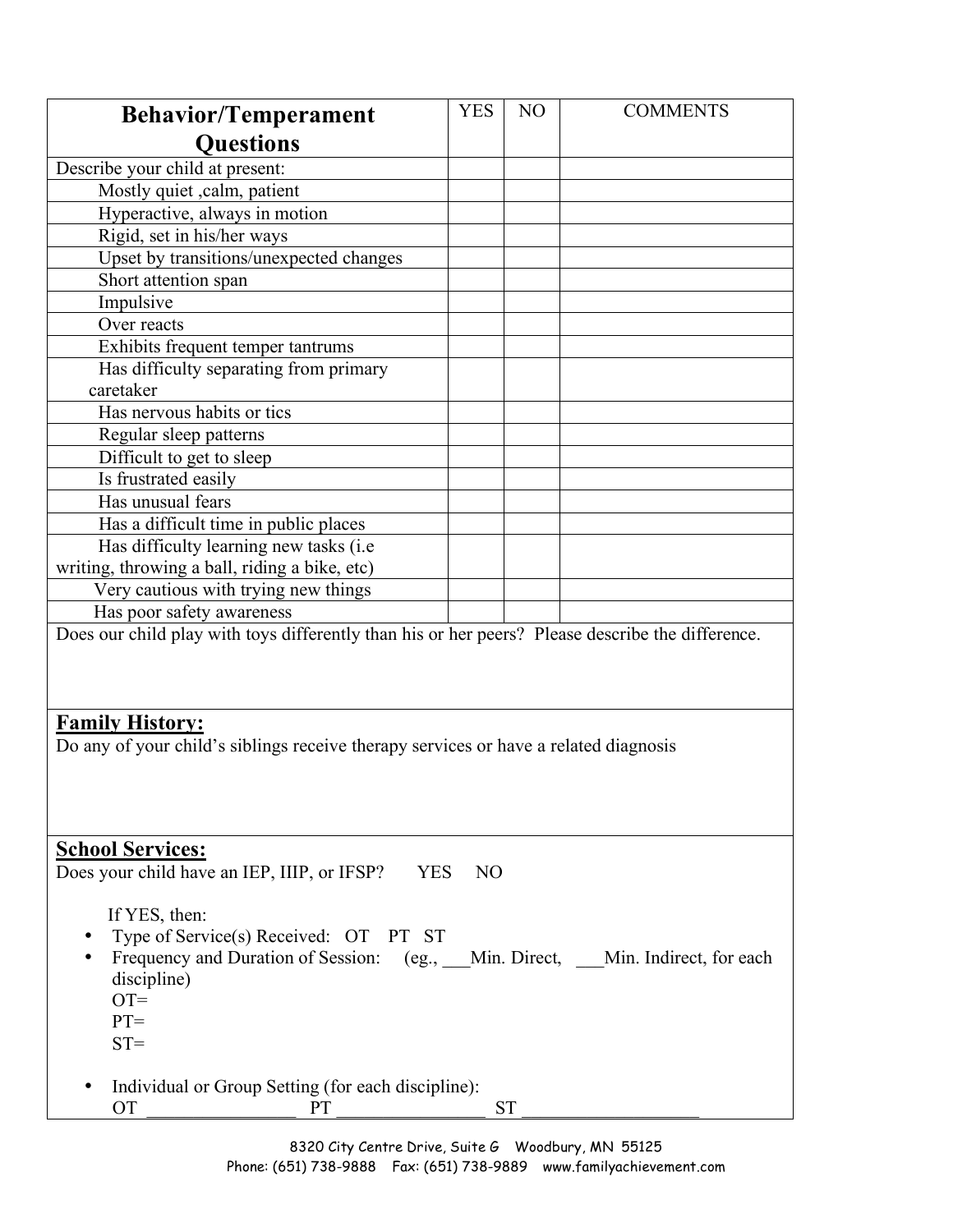|                                                                                            | Please bring a copy of the IEP, IIP, or IFSP to the appt. |  |  |  |  |
|--------------------------------------------------------------------------------------------|-----------------------------------------------------------|--|--|--|--|
| Name of School                                                                             |                                                           |  |  |  |  |
| Grade                                                                                      |                                                           |  |  |  |  |
| <b>List Goals</b>                                                                          |                                                           |  |  |  |  |
|                                                                                            |                                                           |  |  |  |  |
| <b>Additional Questions:</b><br>What does your child like to do?                           |                                                           |  |  |  |  |
| What does your child dislike?                                                              |                                                           |  |  |  |  |
| Is your child currently active in any extracurricular/recreational activities? If so, what |                                                           |  |  |  |  |
|                                                                                            |                                                           |  |  |  |  |
|                                                                                            | Therapy goals and additional comments or concerns         |  |  |  |  |

*Thank you for taking the time to complete this form. It is greatly appreciated and will be helpful in completing your child's evaluation here at Family Achievement Center.*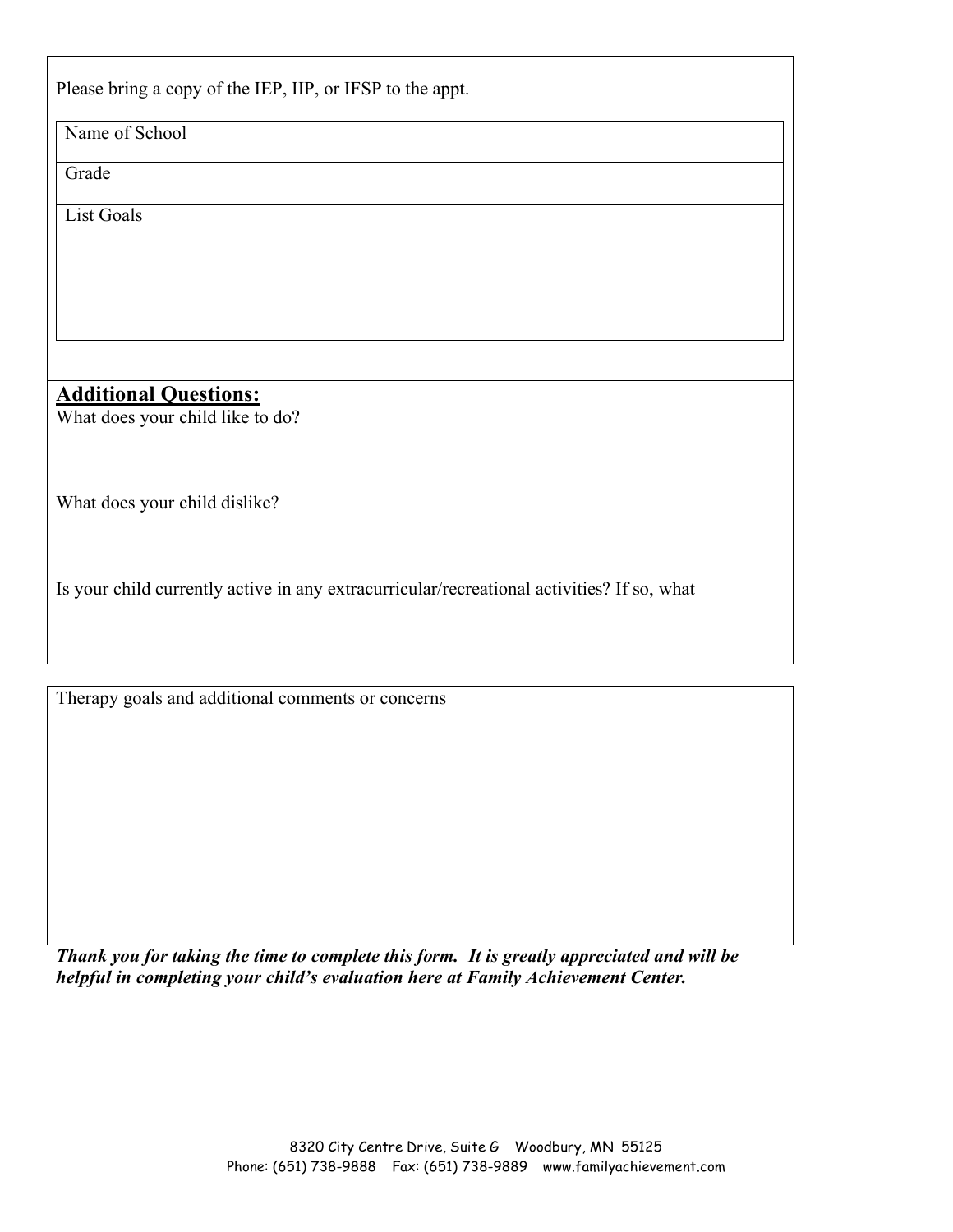## **OCCUPATIONAL THERAPY PATIENT INTAKE FORM – CHILD**

| <b>Functional Status</b>                   | <b>YES</b> | N <sub>O</sub> | If, no how much assistance they need? |  |
|--------------------------------------------|------------|----------------|---------------------------------------|--|
|                                            |            |                | $100\%$<br>75%<br>50%<br>25%<br>10%   |  |
| Independent with dressing                  |            |                |                                       |  |
| Independent with toileting                 |            |                |                                       |  |
| Independent with grooming                  |            |                |                                       |  |
| (brush teeth, comb hair, wash face)        |            |                |                                       |  |
| Independent with bathing/showering         |            |                |                                       |  |
| Independent with self-feeding              |            |                |                                       |  |
| Can independently fix a snack              |            |                |                                       |  |
|                                            |            |                |                                       |  |
| <b>Gross/Fine Motor</b>                    |            |                | <b>Comments</b>                       |  |
| Gets tired easily playing or writing       |            |                |                                       |  |
| Seems generally weak compared to peers     |            |                |                                       |  |
| Has difficulty playing on playground       |            |                |                                       |  |
| equipment                                  |            |                |                                       |  |
| Seems clumsy, awkward                      |            |                |                                       |  |
| Has poor ball skills (catching, dribbling) |            |                |                                       |  |
| Have poor handwriting                      |            |                |                                       |  |
| Has difficulty with buttons, zippers, $\&$ |            |                |                                       |  |
| snaps                                      |            |                |                                       |  |
|                                            |            |                |                                       |  |
| <b>Vision</b>                              |            |                |                                       |  |
| Rubs eyes while working                    |            |                |                                       |  |
| Poor reading comprehension                 |            |                |                                       |  |
| Eyes are tired at the end of the day       |            |                |                                       |  |
| Trouble copying from board                 |            |                |                                       |  |
| Holds things very close to eyes            |            |                |                                       |  |
| Complains of eyestrain, headaches          |            |                |                                       |  |
| Makes reversals when copying or reading    |            |                |                                       |  |

### **Goal Areas:**

In the area of <u>occupational therapy</u> (ex "dress independently, tolerate more sensory experiences, use his/her hands better…")